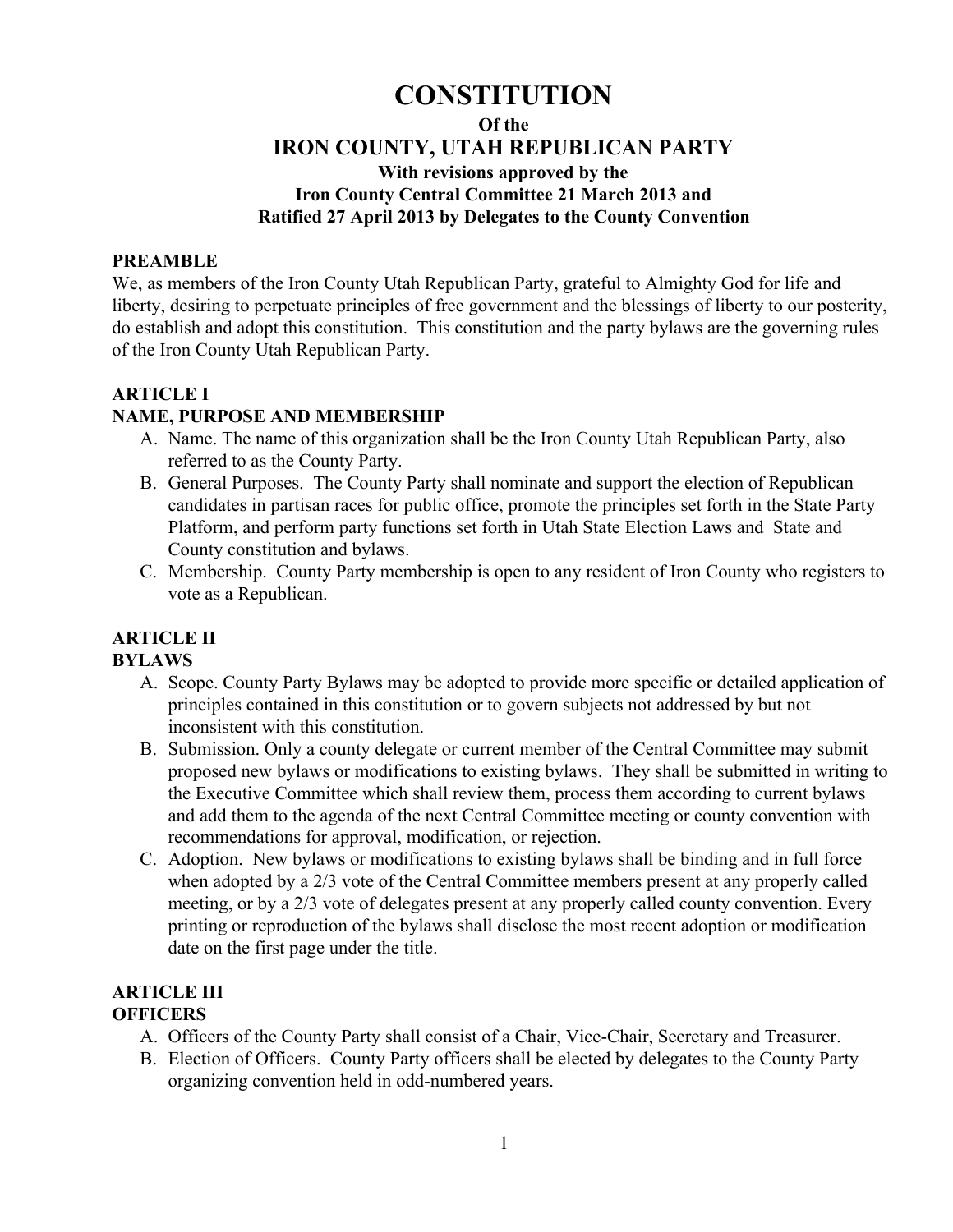C. Removal and Replacement of Officers. An officer may be removed for cause by a 2/3 vote of members attending a properly called Central Committee meeting. Officer vacancies shall be filled in the manner prescribed by current bylaws (7.0.B.3).

## **ARTICLE IV COUNTY CENTRAL COMMITTEE**

- A. Powers. The County Central Committee shall be the governing and rule-making body of the party.
- B. Membership. The voting members of the County Central Committee shall consist of the County Party Chair, Vice-Chair, Secretary and Treasurer; the At-large State Central Committee members, the Chair and Vice-Chair of each voting precinct elected at the most recent precinct caucuses and elected Iron County officials who are registered Republicans.
- C. Meetings. The County Central Committee shall meet at least annually.
- D. Quorum. A quorum shall consist of at least 33% of the members of the County Central Committee. A quorum must be in attendance to conduct any binding business.
- E. Notice. County Central Committee members shall be notified by an agenda (and required materials) postmarked at least two weeks prior to the date of the intended meeting.

## **ARTICLE V**

## **COUNTY EXECUTIVE COMMITTEE**

- A. The County Executive Committee shall be a standing committee of the County Central Committee and shall have authority to manage the day-to-day operations of the County Party.
- B. Membership shall consist of the County Party Chair, Vice-Chair, Secretary and Treasurer elected at the last organizing convention.
- C. Three of the four members must be in attendance to form a quorum and conduct binding business.

## **ARTICLE VI**

## **OTHER PARTY COMMITTEES**

- A. An interim Constitution and Bylaws Committee may be appointed by the Executive Committee as needed.
- B. Other interim committees may also be appointed by the Executive Committee as needed.

## **ARTICLE VII**

# (Ref. State constitution, Article X)

## **RATIFICATION/MODIFICATION**

- A. Amendments. This constitution may be amended by a 2/3 vote of those present at a County Central Committee meeting if subsequently ratified by a majority of delegates attending a county convention. It may also be amended by a 2/3 vote of delegates attending a County convention if first approved by majority of those present at a County Central Committee meeting.
- B. Submission. Only a county delegate or current member of the Central Committee may submit proposed amendments. They shall be submitted in writing to the Executive Committee which shall review them, process them according to current bylaws and add them to the agenda of the next Central Committee Meeting with recommendations for approval, modification, or rejection.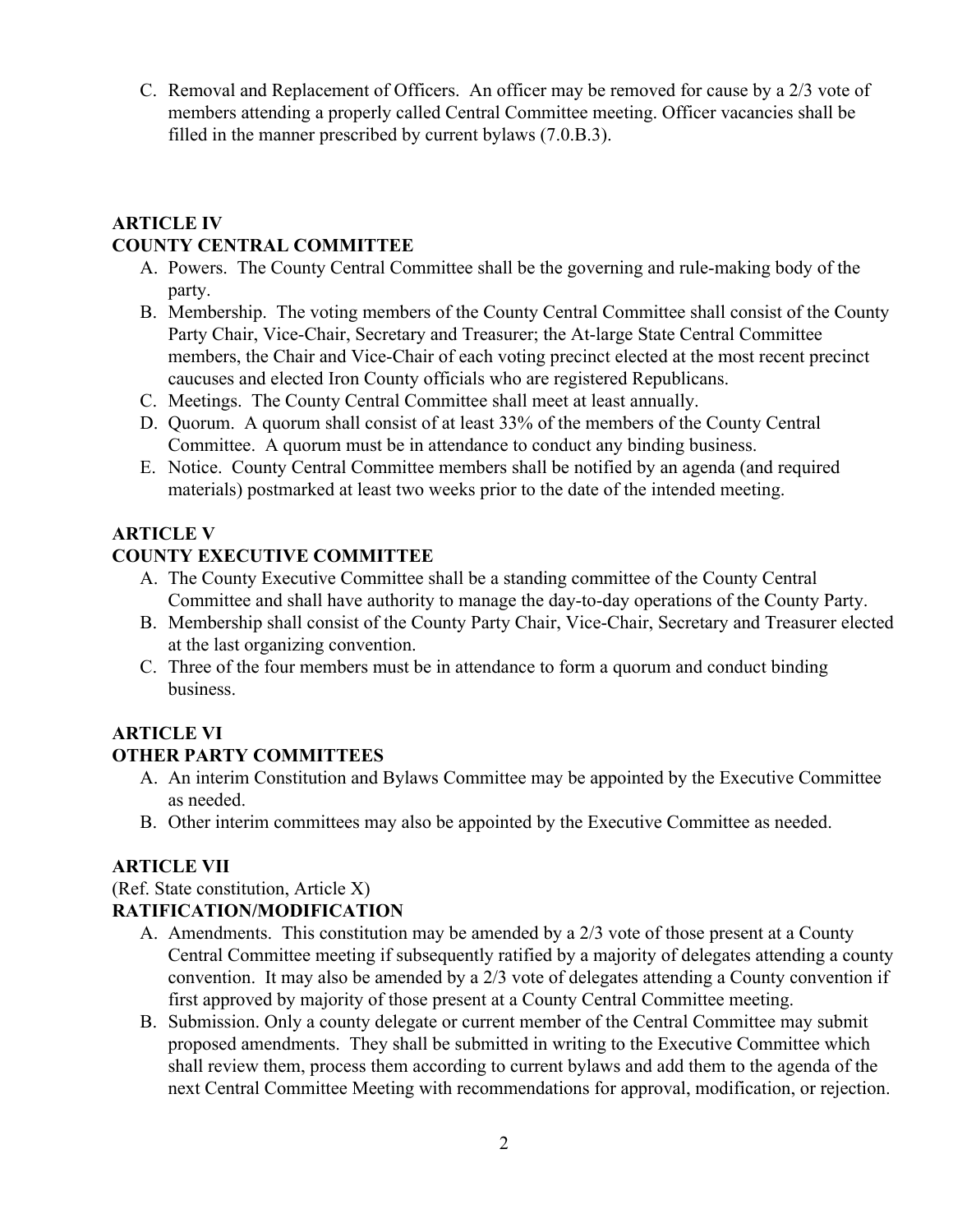C. Severability/Dating. If any portion of this constitution is ever declared void, all other portions shall remain binding and effective. Every printing or reproduction of this constitution shall disclose the most recent ratification or amendment date on the first page immediately under the title.

#### **ARTICLE VIII**

#### (Ref. State constitution, Article XII) **CAUCUS AND CONVENTION PROCEDURES**

- A. Precinct Caucuses (S.C. section 1)
	- 1. Precinct caucuses shall be held in each even-numbered year on the date and at the time designated by the State Party. Precinct Chairs will arrange appropriate locations for the caucuses and post three notices in each precinct. The County Party will notify the public through local news media.
	- 2. Each precinct caucus shall elect voting precinct officers and delegates to the state and county conventions. Electing alternate delegates is not authorized; vacancies will be filled in accordance with Article VIII. A. 7 & 8 of this constitution and sections 9. F. 2 & 4 of the county bylaws. Each precinct shall be allowed at least one state and one county delegate. State delegate lists shall be submitted to the State Party no later than two weeks before the state nominating convention.
	- 3. County Party officers, precinct officers and delegates will *not* publicly certify, assist or support candidates for elected public office who are members of a rival political party.
	- 4. Each nominee for precinct officer or state or county delegate should be asked to publicly 1) affirm that they meet the qualifications listed in bylaw 9.0.B 2) declare their support of, or objections to the state platform and 3) agree to the policy in VIII.A.3 above before ballots are cast.
	- 5. The Iron County Republican Party reserves the right to determine the method(s) by which authorized state and county delegates are allocated within the county.
	- 6. Allocation of State and County Delegates. State and county delegates shall be allocated to voting precincts based on the relative Republican strength in each precinct as determined by voting data provided by the State Party or County Clerk, after reducing the total number available by members of the Executive Committee and At-large State Central Committee members. In the subsequent allocation calculation, precinct(s) which would not be allocated a delegate shall be allocated one delegate, to be taken from the precinct(s) with the lowest remaining fraction previously used for delegate allocation.
	- 7. If an elected or appointed delegate dies, resigns, or is otherwise disqualified prior to the convention, the Precinct Chair shall appoint a replacement from within the same precinct in accordance with bylaws 9.0.C and 9.0.F.2-4.
	- 8. Should any precinct caucus *fail to elect* the allowed number of county or state delegates, the precinct Chair shall appoint delegate(s) (with the consent of the County Executive Committee and ratification by a majority vote of the County Central Committee or county convention respectively) from within that precinct who are qualified and willing to serve.
- B. County Nominating Conventions (S.C. section 2)
	- 1. The County Party shall nominate candidates for partisan offices by a nominating convention.
	- 2. The County Party shall arrange time and facilities to allow delegates to vote at county conventions.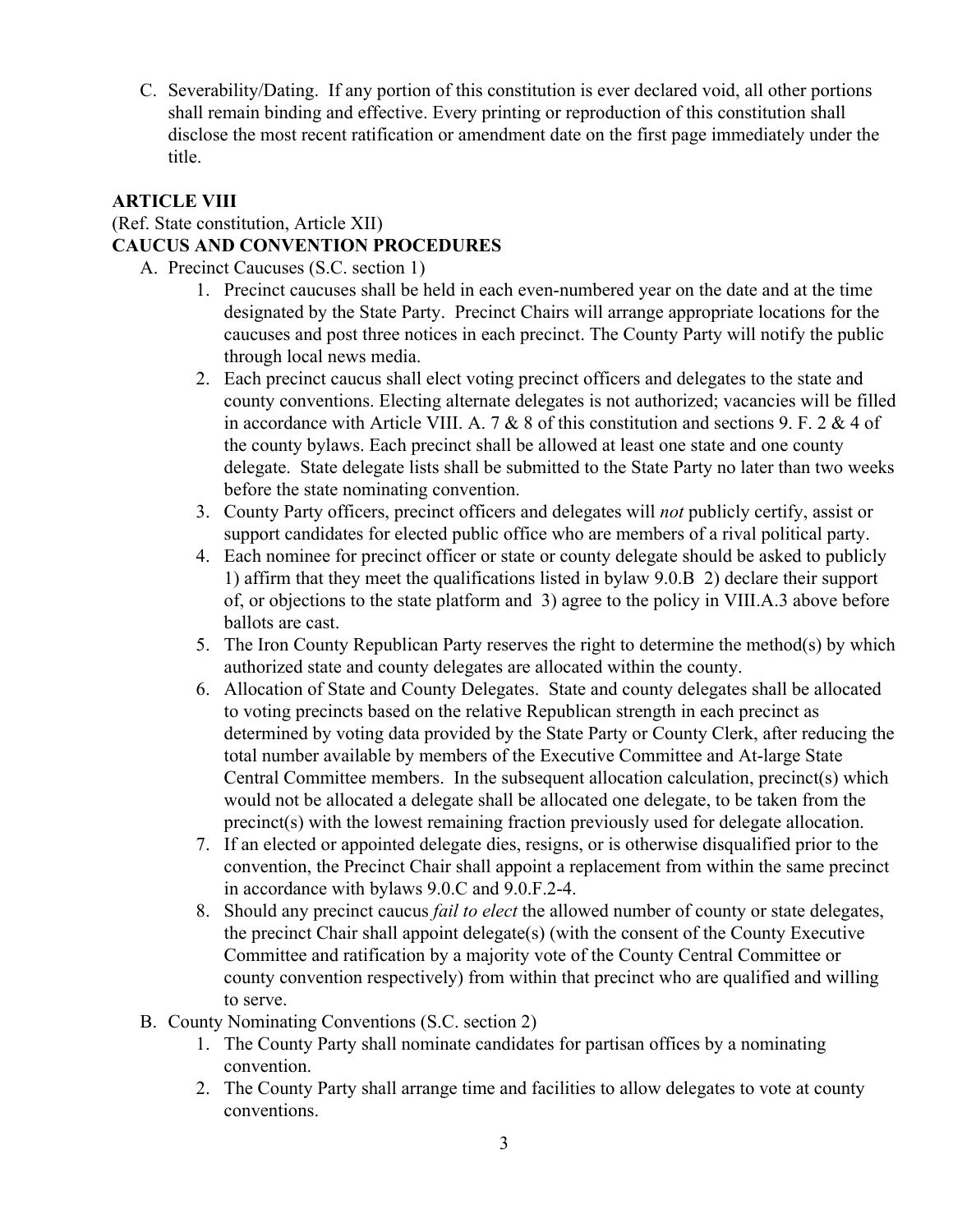- 3. When the number of declared candidates is equal to the number of nominees needed for the next general election, those candidates shall be declared the party's nominees without the necessity of running in either a convention or a primary election. A candidate who receives 60% or more of the votes cast at any point in the balloting process shall also be declared the party's candidate in the general election.
- 4. Should three or more candidates be nominated for the same office, the convention may use either multiple ballots or preference voting to choose party nominees. The County Central Committee shall certify the method to be used at least 30 days before the county convention. Rules governing any form of balloting shall be as specified in the state and county Constitution and Bylaws.
- 5. The Secretary of each nominating convention shall certify to the County Clerk, the names of the party's nominees by 5:00 p.m. on the Monday following the convention.
- 6. Nomination of Legislative Candidates. (S.C. section 4) If a state house or senate legislative district encompasses more than one county, candidates for that district shall not be chosen at county nominating conventions but at the state nominating convention by the state delegates from within that legislative district.
- 7. Candidate Vacancies (S.C. section 8).
	- a. In the event a party candidate in a contested primary resigns, dies, is incapacitated or is otherwise disqualified before the primary election, the remaining candidate shall be designated as the party nominee.
	- b. In the event that a sole, remaining party candidate resigns, dies, is incapacitated or is otherwise disqualified before the general election, the candidate will be replaced by vote of the County Central Committee except in cases of legislative districts that encompass more than one county. In these cases, replacement candidates shall be chosen by state delegates from within the legislative district at a special legislative caucus.
- C. County Organizing Conventions (S.C. section 6).
	- 1. A county organizing convention shall be held on or before August  $15<sup>th</sup>$  in each odd-numbered year for the purpose of electing County Party officers and county representatives to (at-large members of) the State Central Committee.
	- 2. The County Executive Committee shall designate the date, time and place for the organizing convention and shall notify each qualified county delegate.
	- 3. County members of the State Central Committee.
		- a. The State Central Committee allocates a number of member positions to Iron County (in addition to the County Chair and Vice-Chair) to be elected to represent Iron County on this State Party committee.
		- b. Elected members are chosen at large (from the entire county) at the county organizing convention held in odd-numbered years and are seated as members of that committee immediately after that convention.
		- c. Term of office. The term of office is approximately two years starting at the date of seating and ending, if unseated and replaced, at the next county organizing convention.
- D. In accordance with state election law, the following lists shall be made available to the public by the County Party with the information and within the time period specified: (a) officers, those appointed to positions in, and members of governing bodies of the County Party, (b) all persons who have filed for or been nominated for elective public office and (c) all delegates to state and county conventions (Ref. S.C. Article XII.1.E)